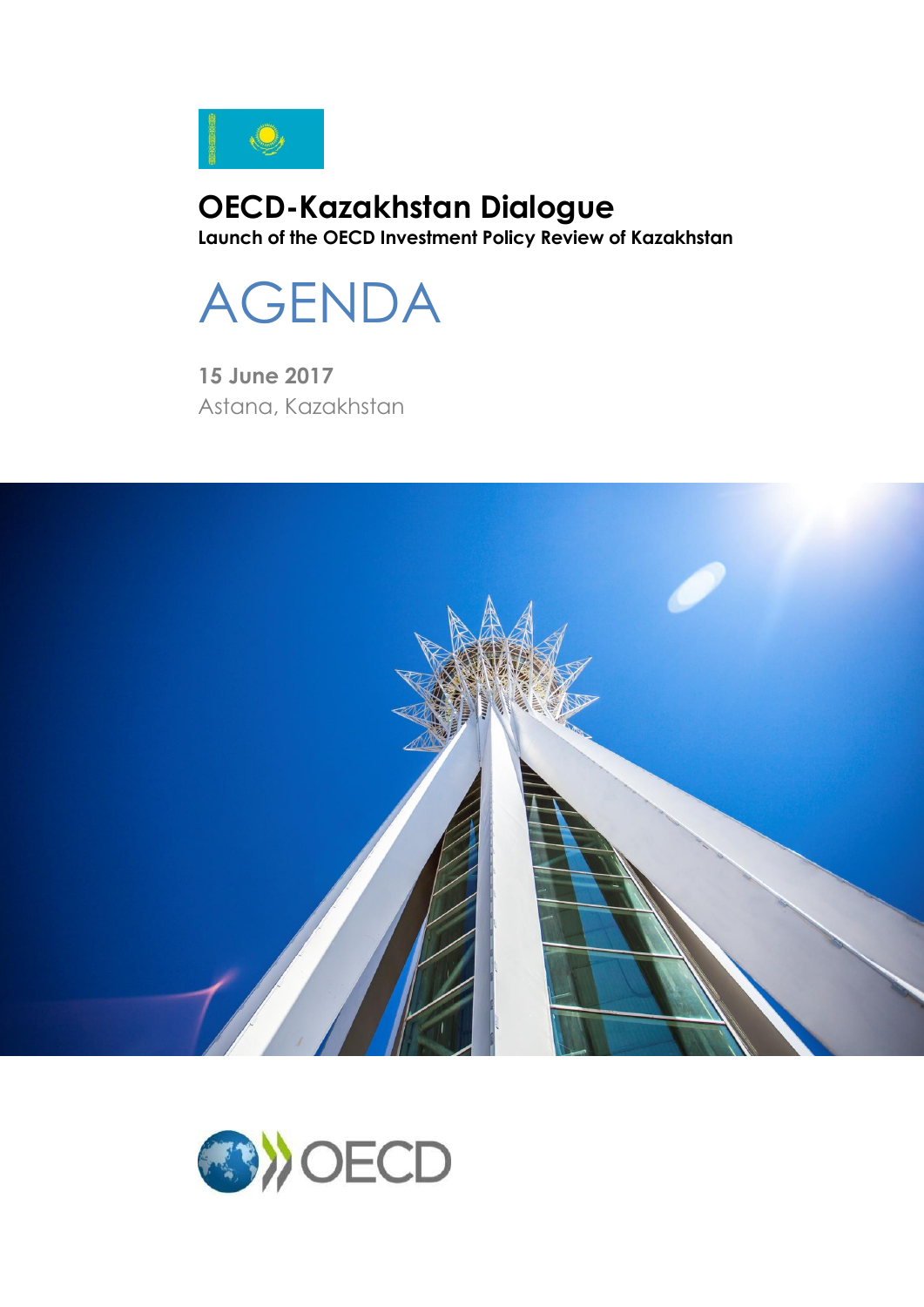### **Objective**

In recognition of its ongoing efforts to creating an environment conducive to investment for sustainable and inclusive growth, Kazakhstan has been invited by the OECD to adhere to the Declaration on International Investment and Multinational Enterprises, an OECD international investment instrument designed to help the country attract more and better investment and promote responsible business conduct. This session will present the Investment Policy Review of Kazakhstan, which was undertaken to accompany the adherence to the Declaration.

## **About the OFCD**

The Organisation for Economic Co-operation and Development (OECD) is a forum in which governments compare and exchange policy experiences, identify good practices in light of emerging challenges, and promote decisions and recommendations to produce better policies for better lives. The OECD's mission is to promote policies that improve economic and social well-being of people around the world.

## About the OECD Investment Policy Reviews

OECD Investment Policy Reviews present an overview of investment trends and policies in the countries reviewed. This can include investment policy, investment promotion and facilitation, competition, trade, taxation, corporate governance, finance, infrastructure, developing human resources, policies to promote responsible business conduct, investment in support of green growth, and broader issues of public governance. The reviews take a comprehensive approach using the OECD Policy Framework for Investment to assess the climate for domestic and foreign investment at sub-national, national or regional levels. They then propose actions for improving the framework conditions for investment and discuss challenges and opportunities for further reforms.

For more information visit: www.oecd.org/investment/countryreviews.htm

#### About the OECD Kazakhstan Country Programme

Kazakhstan is one of the three first countries to implement an OECD Country Programme, which offers partner countries a unique whole-of-government/whole-of-OECD engagement, with a view to supporting the country's reform agenda and strengthening its role as a reform leader in its region. The Kazakhstan Country Programme (KCP) initially covered the 2015-2016 period, but the two sides have since decided to extend it to end-2018.

The KCP comprises 19 policy reviews or capacity-building projects, potential adherence by Kazakhstan to 29 OECD instruments, and enhanced participation in seven OECD Committees or their subsidiary bodies. The Programme is organised around seven broad themes: i) public governance, ii) fiscal affairs, iii) education, iv) competitiveness and business climate, v) health, employment and social inclusion, vi) statistics and vii) the environment.

#### **Date, time and venue**

15 June 2017, 11:30-13:00, Ceremonial Hall, 1st floor, Palace of Independence, Astana

#### Contact

**Mr. Frederic WEHRLE** Senior Policy Analyst, OECD Tel: +(33-1) 45241787 Frederic.Wehrle@oecd.org

#### **Ms. Markhabat Kissanova**

Head of Investment Policy Division, Committee on Investment Ministry for Investment and Development of the Republic of Kazakhstan Tel: + 7 7172 754541 m.kisanova@mid.gov.kz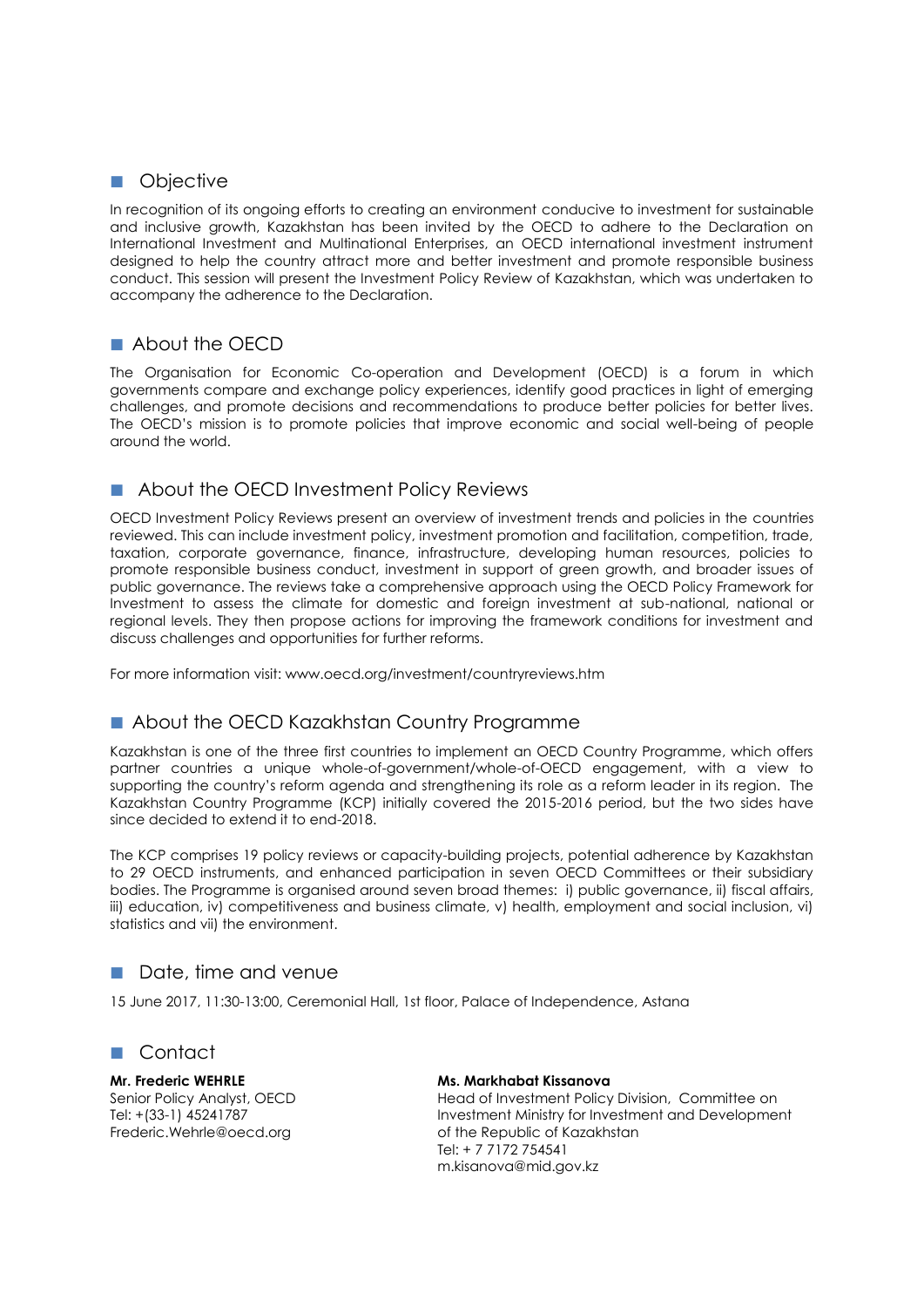# **Agenda**

| THURSDAY 15 JUNE 2017 |                                                                                                                                                                                          |
|-----------------------|------------------------------------------------------------------------------------------------------------------------------------------------------------------------------------------|
| 11:30-11:45           | <b>Opening and Welcoming Remarks</b>                                                                                                                                                     |
|                       | Moderator: Darmen Sadvakasov, Senior partner, Center for Strategic initiatives                                                                                                           |
|                       | Welcome by Yerlan Khairov, Vice Minister for Investments and Development,<br>Republic of Kazakhstan                                                                                      |
|                       | Opening remarks by Mathilde Mesnard, Deputy Director for Financial and<br>٠<br>Enterprise Affairs, OECD                                                                                  |
| 11:45-12:35           | Main findings from the Investment Policy Review: Progress to date and way<br>forward                                                                                                     |
|                       | This session will focus on recent government efforts to improve the investment<br>climate and promote responsible business conduct, as well as challenges<br>ahead.                      |
|                       | <b>Moderator:</b> Darmen Sadvakasov, Senior partner, Center for Strategic initiatives                                                                                                    |
|                       | <b>Speakers:</b>                                                                                                                                                                         |
|                       | Frederic Wehrle, Senior Policy Analyst, OECD: Kazakhstan's investment<br>E<br>climate- what has been achieved and where to go from here?                                                 |
|                       | <b>Tihana Bule, Economist and Policy Analyst, OECD: Responsible business</b><br>conduct in Kazakhstan                                                                                    |
|                       | <b>Respondent:</b>                                                                                                                                                                       |
|                       | Aselle Sugurbayeva, Deputy Director of the Department of Foreign<br>Economic Cooperation, Ministry for Investments and Development                                                       |
|                       | <b>Open discussion</b>                                                                                                                                                                   |
| 12:35-13:00           | Remarks by stakeholders and general discussion                                                                                                                                           |
|                       | This session aims to promote open and frank dialogue amongst the panelists,<br>and between the panelists and the audience.                                                               |
|                       | <b>Moderator:</b> Darmen Sadvakasov, Senior partner, Center for Strategic initiatives<br><b>Panelists:</b>                                                                               |
|                       | Pascal Breant, Governing Board Member, Kazakhstan Foreign Investors<br>u,<br>Council, Managing Director, Total Exploration & Production Kazakhstan                                       |
|                       | Talgat Doskenov, Chairman of the Committee for Social Sphere and Social<br>H.<br>Partnership of the National Chamber of Entrepreneurs of the Republic of<br><b>Kazakhstan «Atameken»</b> |
|                       | Tatyana Zinovich, Executive Director, Legal Policy Research Centre<br>ш                                                                                                                  |
|                       | Yeraly Beksultan, Private Sector Specialist, Global Practice for Trade and<br>a.<br>Competitiveness, World Bank Group                                                                    |
|                       | <b>Open discussion</b>                                                                                                                                                                   |
| 13:00                 | <b>Closing session</b>                                                                                                                                                                   |
|                       | Kazakhstan's adherence to the OECD investment instruments: Next steps by<br>ш<br>Mathilde Mesnard, Deputy Director for Financial and Enterprise Affairs, OECD                            |

Closing remarks by Republic of Kazakhstan